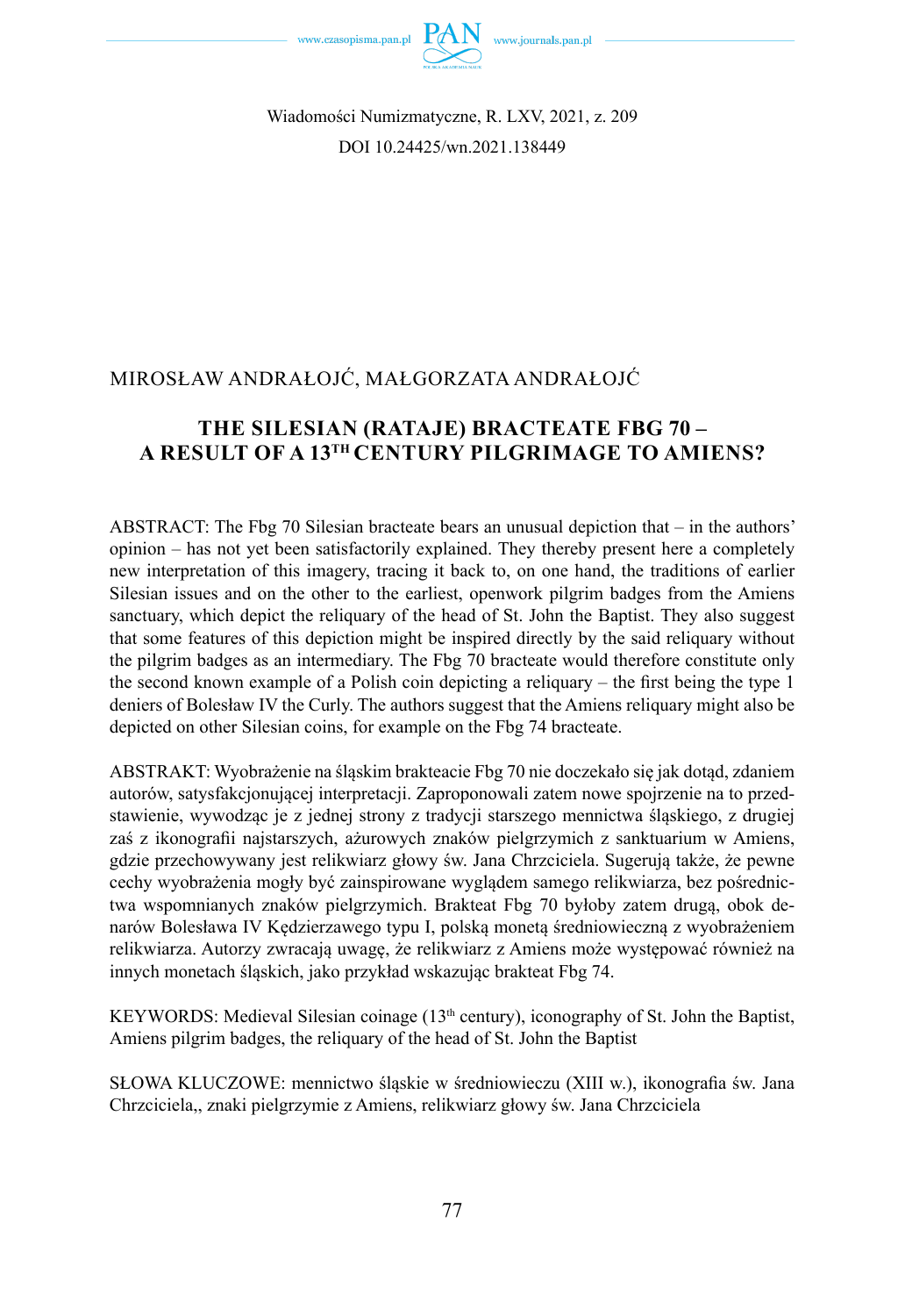www.czasopisma.pan.pl  $PAN$  www.journals.pan.pl

Wiadomości Numizmatyczne recently published an article by Witold Garbaczewski, devoted to another attempt made by this author to find an iconographic model for the Silesian bracteate mentioned in the title<sup>1</sup>, attributed to Henry I the Bearded  $(1201-1238)$  or Henry II the Pious  $(1238-1241)$ . The unusual image on this coin (Fig. 1), has not been interpreted satisfactorily so  $far<sup>2</sup>$  and is regarded as unique among the Rataje bracteates, on which the head of St. John the Baptist as the patron of Silesia or the head of the prince were depicted.<sup>3</sup> Several years ago W. Garbaczewski formulated a hypothesis about presenting on the bracteate Fbg 70 a completely original image, "circles of light", as a reflection of St. John the Baptist – not his person, but his mission as a Witness of the Light, preceding the coming of Christ (Prologue of the Gospel according to St. John).<sup>4</sup> In order to verify this hypothesis, he has conducted an extensive query of various types of sources over the years.<sup>5</sup>



Fig. 1. Rataje bracteate Fbg 70 – drawing from Friedensburg 1931 publication

So far we have not dealt with bracteates, let alone their iconography, but we were intrigued by the attempt to look for analogies (even if only formal), which was the basis of the article by W. Garbaczewski, between the Silesian bracteate from the 20s and  $30s$  of the  $13<sup>th</sup>$  century and coins, older than it by many centuries, from various cultures – half-bracteates from the Danish Hedeby, especially Celtic staters of the

1 Garbaczewski 2019.

2 Szczurek, Dannenberg 2011, p. 20; Garbaczewski 2019, pp. 139–140.

This coin was referred to as bracteate with a radiant rainbow (Gumowski 1960, No. 185). H.-D. Dannenberg in one publication (Szczurek, Dannenberg 2011, pp. 20–21) proposed three possible interpretations of the above-mentioned image. It would be the back part of a human or bear's body, bent over towards the recipient, tied to an arc-shaped object, or a cut off head (St. John the Baptist or Prince Henry the Pious) lying on a grate to drain the blood.

<sup>4</sup> Garbaczewski 2007, p. 265.

<sup>5</sup> Garbaczewski 2019, p. 141.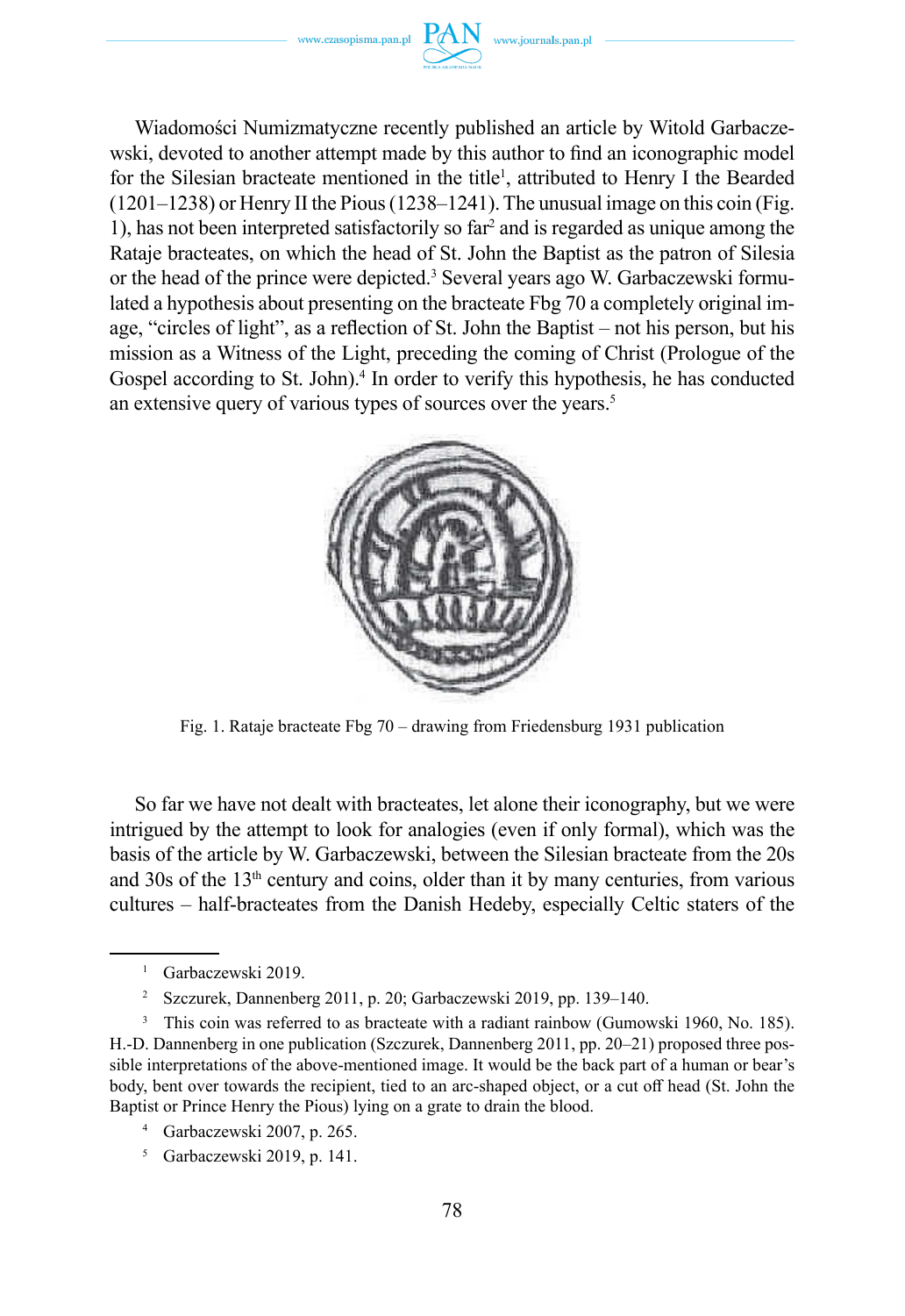

Kraków type. We do not intend to argue with the hypothesis of W. Garbaczewski, as it is unverifiable in the argumentation used by the author in this article. Th author is no longer looking for images carrying a similar content, but only for compositional patterns similar in his opinion, "the original meaning of which no one in the Middle Ages was able to recognize",<sup>6</sup> "using only a form that was filled with a different content, appropriate for local conditions".<sup>7</sup> One can only ask whether, in the case of a similar composition scheme according to the author, one should also look for any connections between the images on the analyzed half-bracteates from Hedeby and on the millennium older staters of the Kraków type?

We do not think that the schematic representation of the Fbg 70 bracteate, which, in addition, according to the author, has virtually no signs of artistry,<sup>8</sup> was to be accompanied by any unique, original iconographic program or a deeper theological reflection. A message as simple as the means used to express it is to be expected. In our opinion, the focus should be on two elements of the image that are truly original in Polish coinage – rays radiating from the central image towards the rim of the coin (a) $^9$  and on a horizontal, framed, square (trapezoidal) strip filled with vertical (slightly diagonal) lines (b).

The remaining essential elements of the image – an arch in the form of a half-oval (not a circle) and an elongated, vertical bead on the axis of this arch, can be found in earlier Polish coinage. However, for this we have to rotate the coin by 180° in relation to its current, starting from F. Friedensburg, adopted orientation (Fig. 3:1–2). The initial interpretation of the composition on our bracteate is possible thanks to the iconography of the older issues of Silesian coins, especially the way of presenting the human head *en face* without plastic modeling of the face, but with a strong outline of contours. This is how the lower part of St. John the Baptist's face, as well as the face of the prince on Silesian deniers recently assigned by W. Nakielski to Bolesław III the Wrymouth<sup>10</sup> (Fig. 2:2). This is the simplest possible representation of a face – only its thick contour and nose, without any attempt to mark the cheekbones, which were clearly modelled on, for example, the earlier Wrocław type VIII cross deniers (Fig. 2:1). Two more elements of the image of the Fbg 70 bracteate may indicate that we are dealing here with the representation of a face. There are two distinct arches above the described face (in this case, the eyebrow arches) in the line of the lower border of the strip filled with lines, converging at the base of the nose; note that the upper edge of the strip is usually a straight line. Also, the series of vertical lines above the face (with a clear emphasis that it is without an edge) is a characteristic way of presenting hair, for example on the aforementioned type VIII cross denier (Fig. 2:2).

- 6 Garbaczewski 2019, p. 146.
- <sup>7</sup> Garbaczewski 2019, p. 144.
- Garbaczewski 2019, p. 139.
- <sup>9</sup> All letter symbols are shown in Fig. 3.
- 10 Nakielski 2012, p. 147.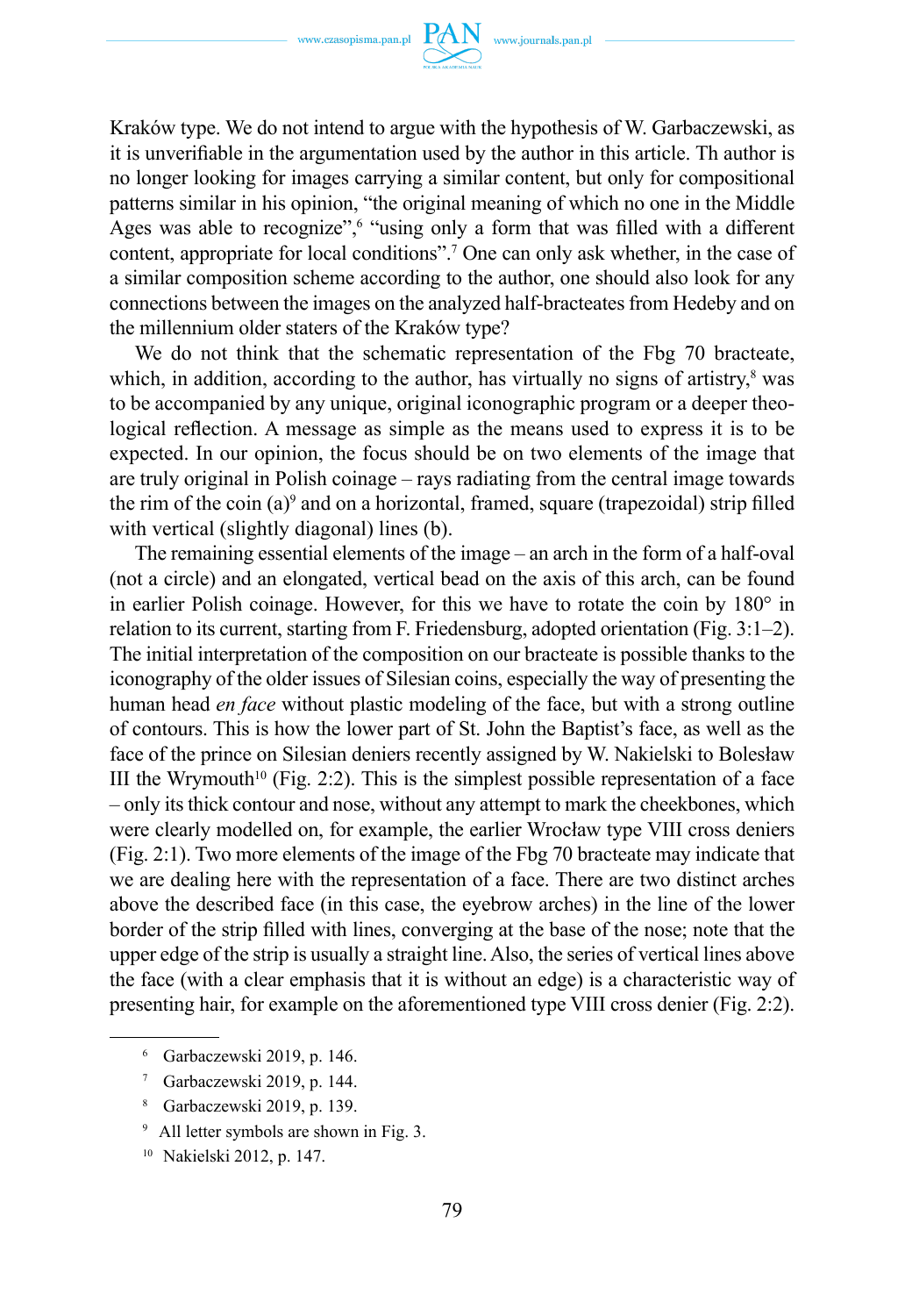

The problem of the eyes remains, on stamps of medieval coins, usually strongly, though usually point-accented, on the bracteate Fbg 70, and only possibly marked with horizontal lines below the eyebrow arches. Therefore, we also add this detail to the list of non-standard elements of the image (c).



Fig. 2. Silesian denier with the head of St. John the Baptist  $(1 - type VIII cross denier;$ 2 – denier of Bolesław III Wrymouth: Nakielski 2017, Fig. 2b and Fig. 5a)

At this point, we would like to draw your attention to the oldest pilgrim badges from the sanctuary in Amiens, dating back to the  $13<sup>th</sup>$  century,<sup>11</sup> depicting the head of St. John the Baptist, and especially their openwork forms (Fig. 3:3–5). In our opinion, they have, although in incomparably better design, elements characteristic for the image on the bracteate we are interested in, including the three atypical ones mentioned above – rays going from the face to the edge of the round mark (a), a horizontal strip filled with vertical or slightly diagonal lines (b) and sometimes a specific way of presenting the eyes (c).

Notre-Dame Cathedral in Amiens, the historic capital of Picardy, soon after 1206 became the most important place of worship of St. John the Baptist. This followed the Fourth Crusade, during which the crusaders in 1204 seized and plundered Constantinople, robbing the city, including numerous reliquaries. One of them, containing the facial part of the skull of St. John the Baptist (with the forehead and eye sockets to the upper jaw without teeth), placed under a transparent "shade" of quartz, was handed over in December 1206 to Bishop of Amiens Richard de Gerbroy by a crusade participant, a canon from nearby Picquigny, Wallon de Sarton. The relic had no base – a precious metal bowl with inscriptions confirming that it was the head of St. John, which the donor had to sell in order to return to his homeland. It was first exhibited in the local Romanesque cathedral, which,

 $11$  Spencer 2010, pp. 217–219.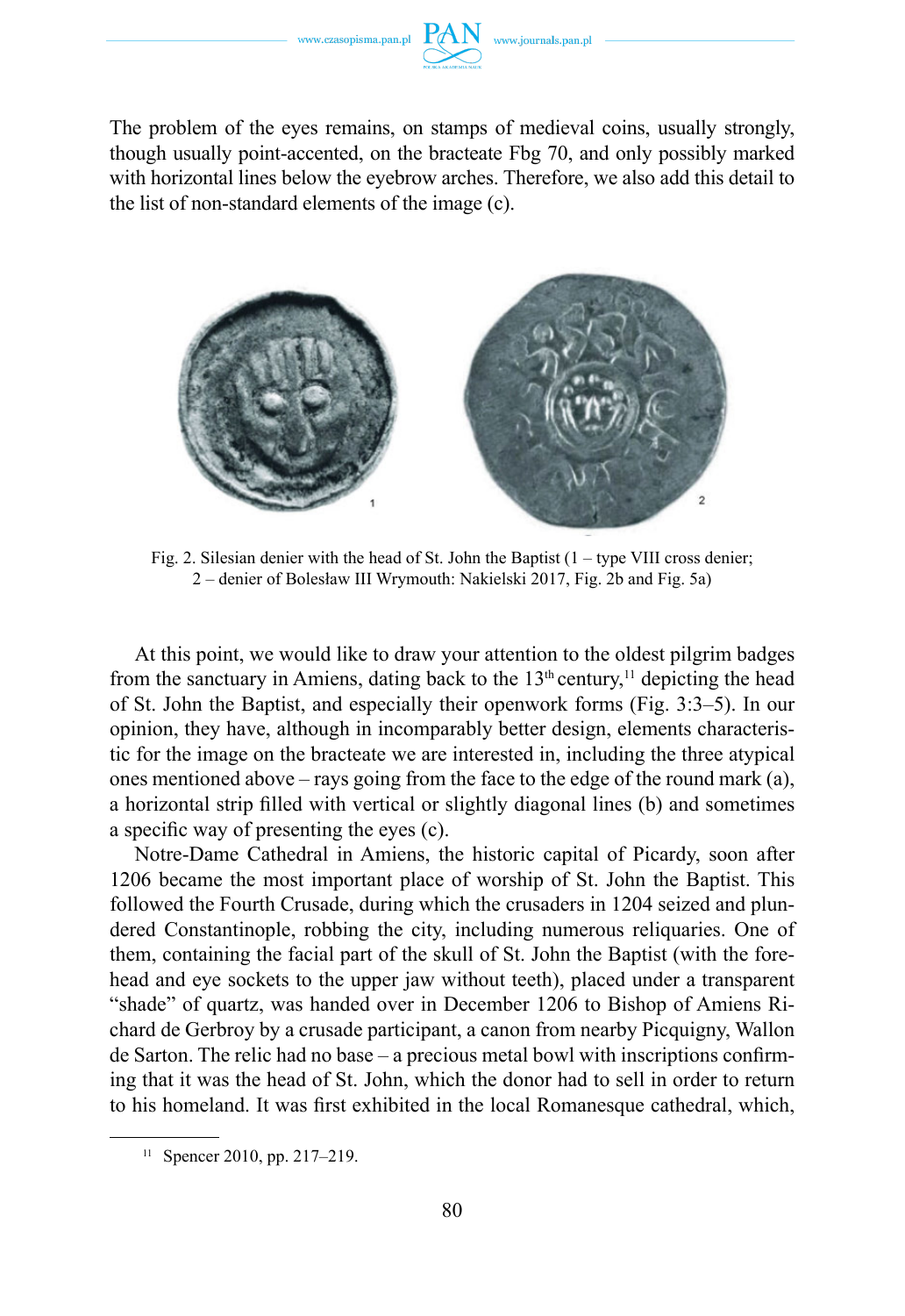

Fig. 3. Bracteate Fbg 70 (1 – drawing from the publication Friedensburg 1931;  $2$  – photo from the archives of the Warsaw Numismatic Centre images rotated by  $180^\circ$  in relation to those previously published) and openwork pilgrim badges from the Amiens sanctuary, dated back to the  $13<sup>th</sup>$  century (3 – No. 236a; 4 – No. 236; 5 – No. 236b – Spencer 2010). Symbols a–c described in the text

however, turned out to be too small in the new circumstances. After a fire in 1218, in the years 1220–1266, a gothic temple was built in its place – one of the largest in France. The relic quickly became a destination for pilgrimages, among others, in 1264, the king of France, St. Louis, later his son Philip III the Bold, Charles VI and Charles VII.12

Early, openwork pilgrim badges from Amiens, depicting the head of St. John the Baptist are characterized by several recurring elements. The oval head carries a horizontal stripe of vertical/diagonal lines on its forehead and is surrounded below this stripe by several rays running towards the rim. The eyes are large and almond-shaped, the eyebrow arches are prominent, the chin and moustache drawn with parallel lines (as in the strip on the forehead) fall arched and end with the outline of the face. It should be remembered that in Amiens the relic was not the head of St. John but only a large fragment of the bone of his face that can be displayed. In the reliquary depicting the head, it had to be complemented by a model (sculpture), probably covered, as in other reliquaries of saints' heads, with modelled and embossed gold or silver sheet, repeating the details of the sculpture, as can be observed in the case of the reliquary of the head of St. Eustace from the Cathedral in Basel, kept in the collection of the British Museum<sup>13</sup> (Fig. 4:1–2). The reliquary of Amiens differed from other quite numerous reliquaries of the heads of saints in

<sup>&</sup>lt;sup>12</sup> http://www.vpah.culture.fr/educatif/aha/fiches/AMIENS/cathedrale\_notre\_dame.pdf

<sup>13</sup> https://www.britishmuseum.org/collection/object/H\_1850-1127-1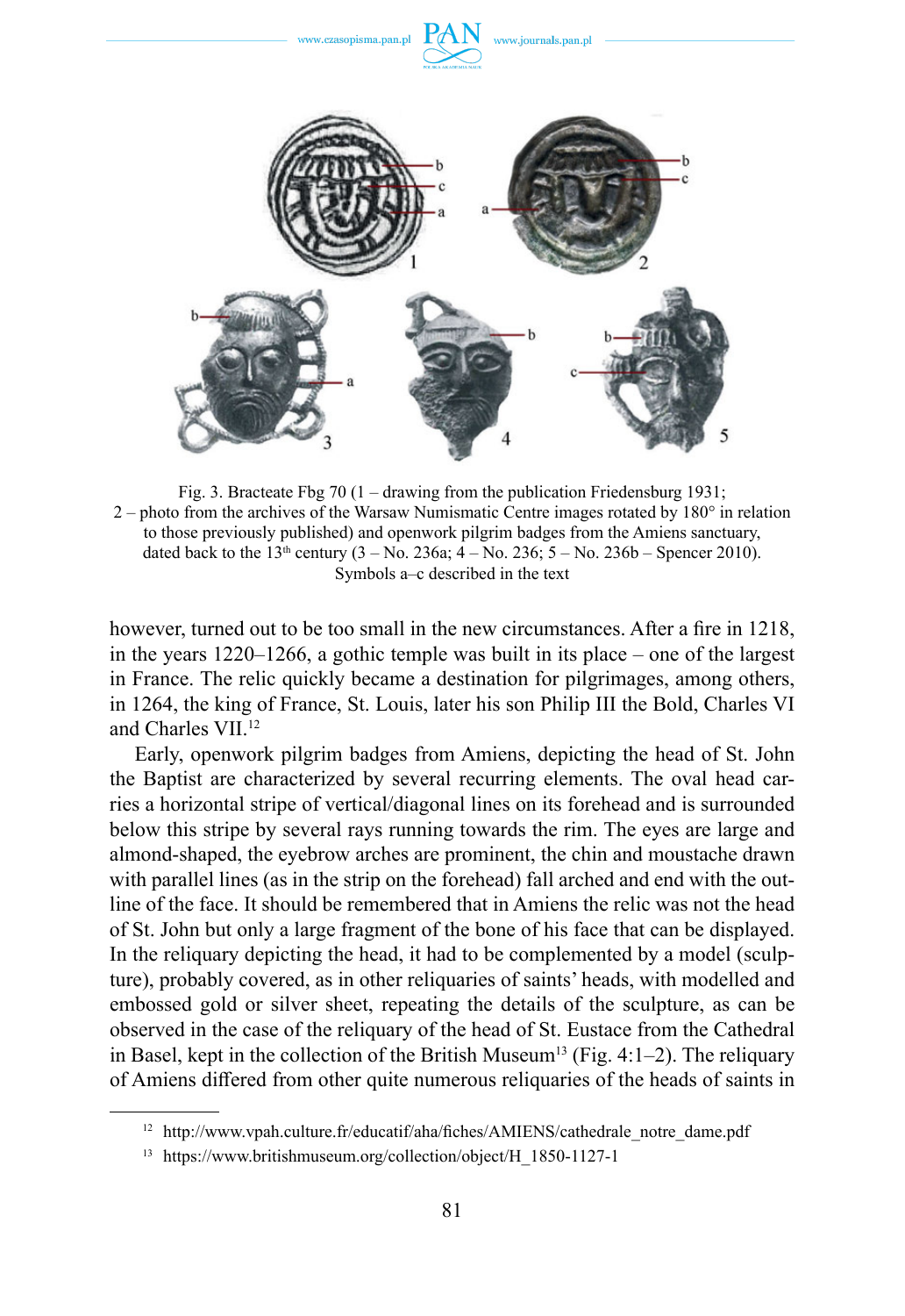

that it depicted a lying head, not a standing one. Soon the missing silver bowl was added to it, replaced in the following centuries by a golden one. A reliquary, currently exhibited in Amiens, in which a fragment of the skull supposedly belonging to St. John the Baptist (Fig. 5), was created in the second half of the  $19<sup>th</sup>$  century, after the previous one was destroyed (melted down) during the French Revolution. We do not know exactly what the reliquary looked like in the  $13<sup>th</sup>$  century, as it was only possible to save only the relic and the transparent "shade" with a characteristic form framing it.

The essential similarities between the aforementioned pilgrim badges, which are the oldest, artistic transformation of the reliquary's image, and the bracteate Fbg 70 concern, as we have already mentioned, a number of details of both images. On the pilgrim's sign, in the upper part of the head of St. John there is a strip of parallel, vertical lines and, due to the curvature of the forehead, also diagonal lines (on some types with a distinct frame), resembling the Roman type tonsure. The tonsure, as a symbol of Christ's crown of thorns, could be used in the image of St. John the Baptist, who died a martyr, was in the Church after the Synod of Toledo of 633, above all, a symbol of belonging to the priesthood. Images of the head of St. John the Baptist, apart from the most schematic ones (e.g. on early Silesian coins), due to his hermit lifestyle and violent death, usually show dishevelled long hair, a moustache and a beard. We also want to indicate another, in our opinion, more likely interpretation of this element of the image of St. John the Baptist. The strip filled with lines (b) on various varieties of the oldest type of pilgrim badges, underlined with a frame or without it, is placed in various ways: above the forehead (3:3), directly above the eyes, so that its lower end is formed by the eyebrow arches (Fig. 3:4), and finally on the forehead (Fig. 3:5). It seems that this strip, located above the preserved bone – the relic, was to reflect the saint's hair modelled on the reliquary, but not the tonsure, but a kind of fringe, embossed from a strip of precious metal sheet, just like in case of the aforementioned reliquary of the head of St. Eustace of Basel (Fig. 4:1). This fringe had to clearly contrast with the frontal bone, above which it appeared, it also differed from the upper, smoother part of the head, hence the clear line visible on some pilgrim badges and on the analysed bracteate. It cannot be ruled out that there was a decorative rim above the fringe, a kind of diadem, as on the reliquary of the head of St. Eustace (Fig. 4:1). This type of diadem also adorns the present Amiens reliquary (Fig. 5), perhaps in reference to its earlier form. There are clear points on the upper edge of the strip in the figure presenting our bracteate in the work of F. Friedensburg (Fig. 3:1), which may reflect a diadem decorated with stones on the forehead.

Openwork rim with rays (a) running from the face to the edges (Fig. 3:3) could in turn be an image of some temporary base of the reliquary or, as B. Spencer believed, a vessel with an openwork form in which the head of St. John the Baptist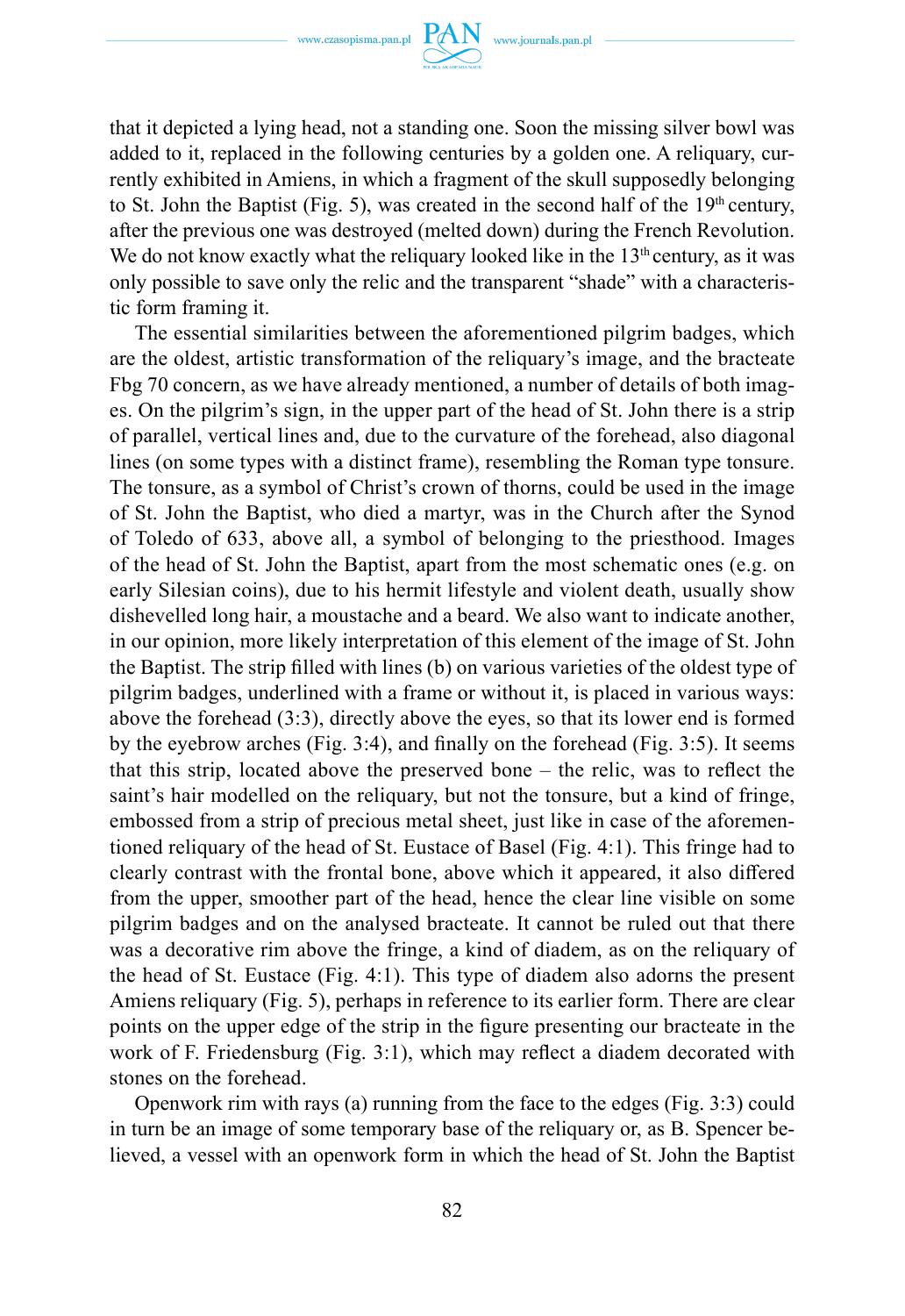www.czasopisma.pan.pl



Fig. 4. Reliquary of the head of St. Eustace from the Basel Cathedral, currently kept in the collection of the British Museum (https://www.britishmuseum.org/collection/object/H\_1850-1127-1; CC BY-NC-SA 4.0)

was displayed.14 However, we do not think that we should look for any form of radial nimbus, which became fashionable in Gothic art only at the end of the 14<sup>th</sup> century. Similarly, this time in connection with the relic itself, one should see the eyes (c) on the pilgrim badges from Amiens – large and almond-shaped eyes, but usually devoid of pupils (Fig. 3:3), and sometimes even the protrusions of the eyeballs (Fig. 3:5).

To sum up, regardless of the interpretation of individual elements of the images on the openwork,  $13<sup>th</sup>$ -century pilgrim badges from the sanctuary of St. John the Baptist in Amiens, there are too many similarities between these pieces and the image on the Rataje bracteates Fbg 70 to ignore them. Especially that they relate to images, on the one hand, from the main sanctuary of this saint in Europe, which was just created and which held the most important relic, and, on the other hand, from the place of his local cult with a long tradition. Moreover, they reflect the face of a saint with a special position in the contemporary Christian world, the precursor of the Lord, a figure placed in the hierarchy right after Christ and Mary,

<sup>14</sup> Spencer 2010, p. 218.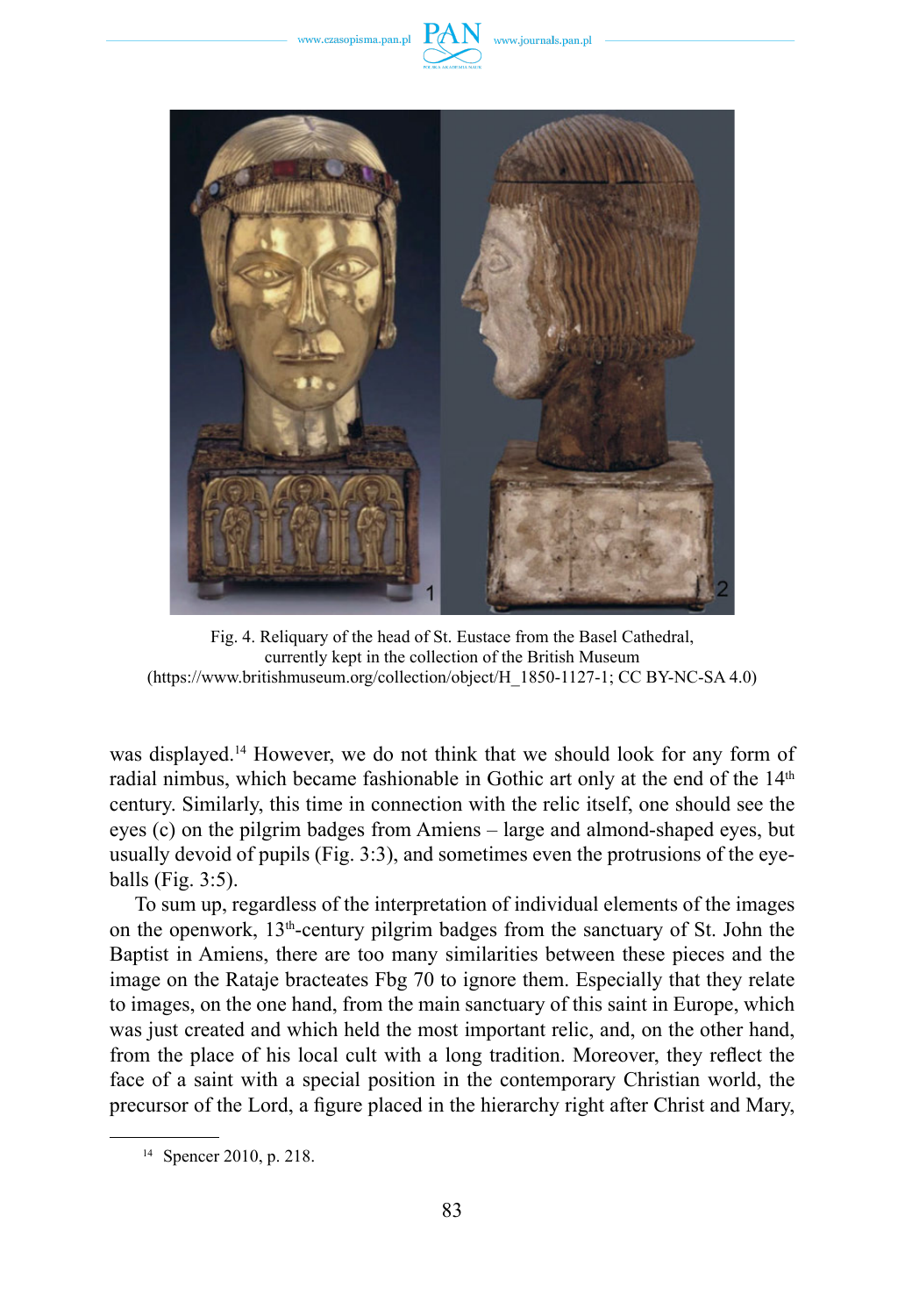www.czasopisma.pan.pl



Fig. 5. The present reliquary of the head of St. John the Baptist from the cathedral in Amiens, made in the second half of the 19<sup>th</sup> century after the previous one was melted down during the French Revolution. From the old reliquary, only the relic of the saint's face and a transparent shade are preserved

worshipped especially in the Eastern Church, but also in the Western one, until the  $14<sup>th</sup>$  century, when he began to be replaced in the latter by the cult of other saints.<sup>15</sup> The individual, surviving copies of the Fbg 70 bracteate differ in the details resulting from the barbarization of the representation on the subsequent copies of the stamps, but its image can be interpreted in relation to the iconography of the early pilgrim badges from Amiens. The bracteate would therefore depict the reliquary of the head of St. John the Baptist. The saint's head (its outline) is depicted with an embossed line in the shape of a half oval ("circle"), with a prominent nose (sometimes taken for a second, smaller oval – the second "circle"). From the level of the arched, connected supraorbital arches (and thus on the forehead), a trapezoidal, due to the curvature of the head, frame with vertical and diagonal lines inside depicted a tin "fringe" (b), possibly with a decorative diadem. The eyes, or rather closed eye sockets, are defined, at least in some of the bracteates, from the top by the above-mentioned supraorbital arches, and from the bottom by the horizontal lines (c), with the lack of both point-defined pupils and embossed eyeballs. Single lines at the bottom of the nose, in turn, probably reflect the facial hair – an arched moustache line embossed in the sheet. The rays running from the head to the rims (a) are probably the elements of the reliquary bowl.

<sup>15</sup> Mazurkiewicz 1993, pp. 8–42.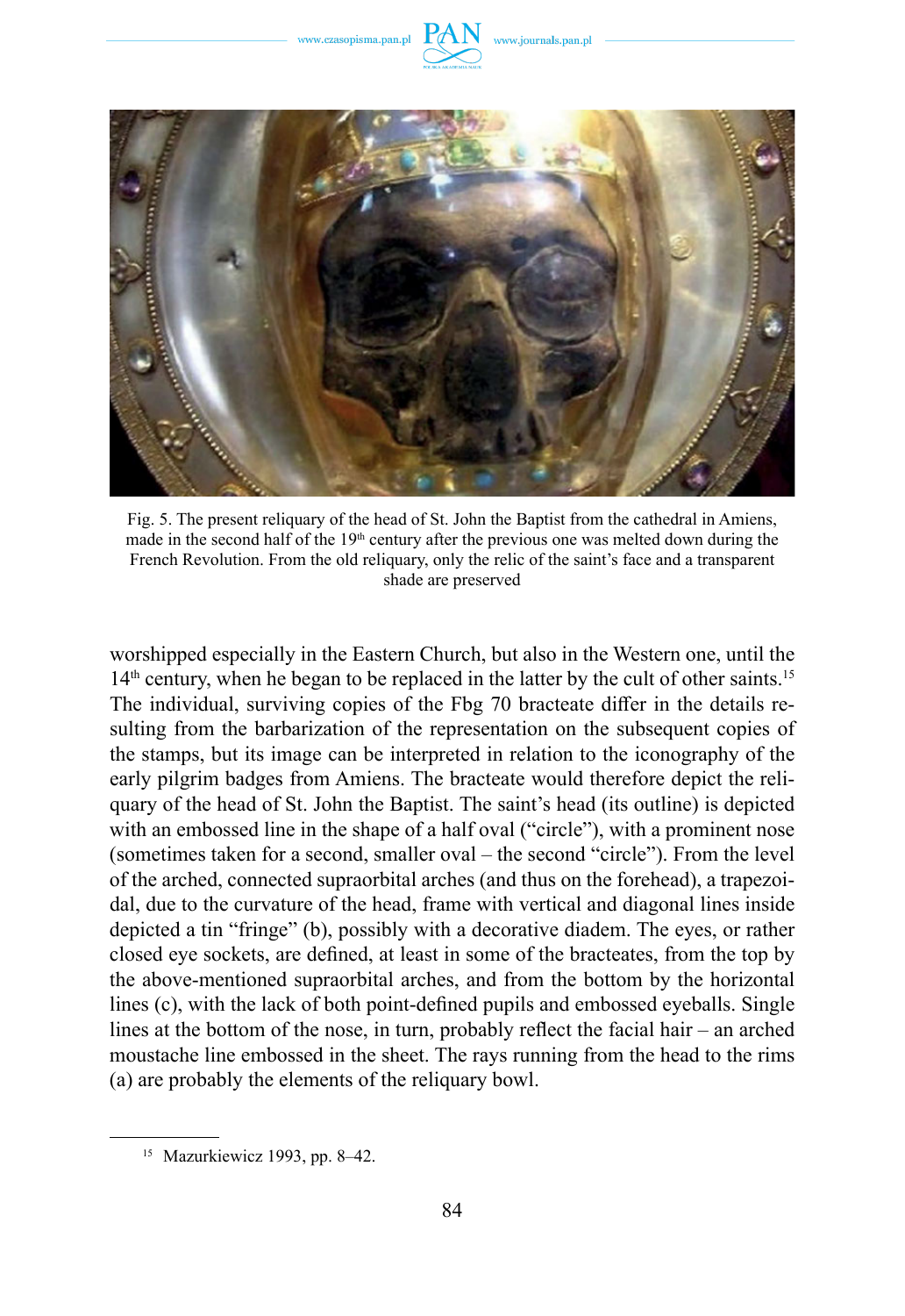

Finally, we would like to draw your attention to a certain detail of the image on the described bracteate, undoubtedly intentional, because it is repeated on a larger number of copies from different stamps, which, however, cannot be derived from any of the recorded pilgrim badges from the sanctuary in Amiens. We mean a specific way of presenting the nose of St. John the Baptist. This part of the face is surprisingly large, wide and clearly two-part. The body of the nose below the nose bridge is depicted as a triangular/discoid/rectangular pit, with a broad, convex lower part dominating. This is what this fragment also looks like on the skull from Amiens (Fig. 5) – the bone forming the bridge of the nose has been preserved, and the hole in the soft parts (similar to the eye sockets) is abundantly filled with some (resinous?) substance, which makes it seem wide and bulbous. In our opinion, this is a sufficient premise to suggest that the Silesian clergyman, who was the author of the Fbg 70 bracteate stamp, not only modelled its creation on the pilgrim badges brought from Amiens, but that he also saw the reliquary itself – he therefore, in the 20s or 30s of the  $13<sup>th</sup>$  century, made a pilgrimage to a sanctuary in France, where it was displayed. The issue of Fbg 70 bracteates would therefore be the outcome of this pilgrimage, and the coin itself would be another St. John's Silesian bracteate. At the same time, it would be the second, after the known type 1 deniers of Bolesław IV the Curly with the image of the head of St. Adalbert in a schematic casing,  $16$  depiction of the reliquary on a Polish medieval coin.<sup>17</sup>

And finally, a small remark about the lack of artistry in the image that distinguishes Fbg 70, as raised by W. Garbaczewski. We must admit that the moment we can say what this coin represents, our perception of its image changes a bit. The artist faced a serious challenge and, despite using ready-made iconographic patterns (pilgrim badges), he managed to create an unusual image, not without a certain, though perhaps slightly clumsy, dose of warmth and charm, probably resulting from his personal experience and attitude towards the relics he viewed.

<sup>&</sup>lt;sup>16</sup> J. Lelewel probably interpreted this idea in this way. Only in the hoard discovered in 2006 at the archaeological site no. 8 in Dąbrowa Górnicza-Łosień, 72 types of the reverse of this denier were distinguished (Rozmus, Tokaj 2000, p. 14, note 38).

<sup>&</sup>lt;sup>17</sup> And perhaps not the last one as well. After the observations made here regarding the possible connections of the Fbg 70 bracteate with the look of the Amiens reliquary, attention should be paid once again to other thirteenth-century Silesian bracteates with the head of St. John the Baptist. An example is the Fbg 74 bracteate with a rim around the head of St. John placed on a linear but massive horizontal base (https://aukcjamonet.pl/product/622/henryk-i-brodaty-1201-1238-lub-henryk-ii-pobozny-1238-1241-brakteat-wroclaw). The rim around the head was interpreted as a halo or as a bowl on which the cut off head of the saint rests (Garbaczewski 2007, p. 263, fn. 268). It should be noted, however, that this "halo" or "bowl" is not round. It surrounds the upper part of the head, but in the lower part it is clearly tapered on both sides towards the massive base described above. It therefore has a shape similar to a bulb rather than a nimbus or a bowl. It seems that it may be the already described here transparent shade protecting the head of St. John the Baptist in the reliquary from Amiens, with a characteristic form like that (fig. 5, see the shape of the shade – Forgeais 1863, p. 94). This is obviously a completely different way of presentation than on the Fbg 70 bracteate, but due to its schematic nature much closer to the aesthetics of early medieval coins.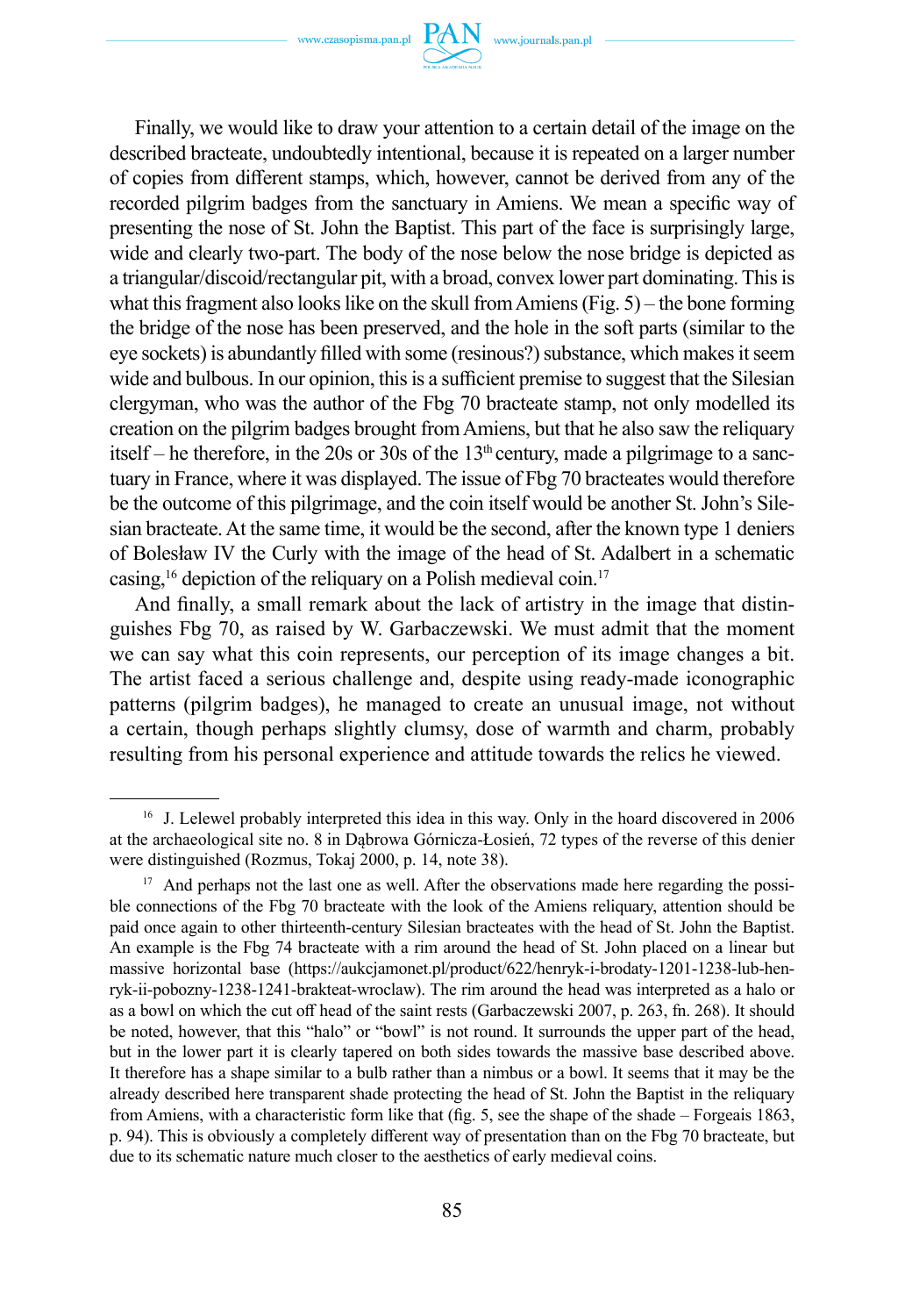

### **BIBLIOGRAPHY**

#### Forgeais A.

1863 *Collection de plombs historiés trouvés dans la Seine et recueillis par Arthur Forgeais,*  vol. II, *Enseignes de pèlerinages*, Paris.

Fbg = Friedensburg F.

1931 *Die schlesischen Münzen des Mittelalters*, Breslau.

#### Garbaczewski W.

- 2007 *Ikonografia monet piastowskich 1173 – ok. 1280*, Warszawa.
- 2019 *Brakteat śląski (ratajski) z przedstawieniem kręgów światłości – geneza wyobrażenia,*  Wiadomości Numizmatyczne, R. LXIII, z. 207, pp. 139–140.

Gumowski M.

1960 *Handbuch der polnischen Numismatik*, Graz.

Mazurkiewicz R.

1993 *Tradycja świętojańska w literaturze staropolskiej*, Prace Monograficzne Wyższej Szkoły Pedagogicznej w Krakowie nr 161, Kraków.

#### Nakielski W.

- 2012 *Propozycja nowej atrybucji monet śląskich przełomu XI i XII wieku w świetle depozytu z miejscowości Kopacz, gm. Złotoryja*, [in:] *Pieniądz i banki na Śląsku*, eds W. Garbaczewski, R. Macyra, Poznań, Studia nad Dziejami Pieniądza i Bankowości w Polsce, vol. 2, pp. 147–184.
- 2017 *Nomen i signum Św. Jana Chrzciciela na monetach Bolesława III Krzywoustego, księcia śląskiego w latach 1097–1107,* Wiadomości Numizmatyczne, R. LXI, z. 1–2, pp. 111– 133.

#### Paszkiewicz B.

1998 *Mennictwo śląskie wobec "rewolucji handlowej" XIII wieku*, [in:] *Kultura średniowiecznego Śląska i Czech. "Rewolucja" XIII wieku*, ed. K. Wachowski, Wrocław, pp. 35–49.

Rozmus D., Tokaj J.

2010 *Oblicza św. Wojciecha na monetach Bolesława Kędzierzawego*, Zeszyty Łosieńskie nr 3, Dąbrowa Górnicza-Kraków.

#### Spencer B.

2010 *Pilgrim souvenirs and secular badges, Medieval finds from excavations in London,* vol. 7, Woodbridge.

### Szczurek T., Dannenberg H.-D.

2011 *Brakteaty śląskie, wschodniopomorskie, małopolskie i wielkopolskie z XIII wieku z prywatnych kolekcji niemieckich / Schlesische, pommerellische, kleinpolnische und großpolnische Brakteaten aus dem 13. Jahrhundert in einzelnen privaten Sammlungen Deutschlands*, Gorzów Wielkopolski.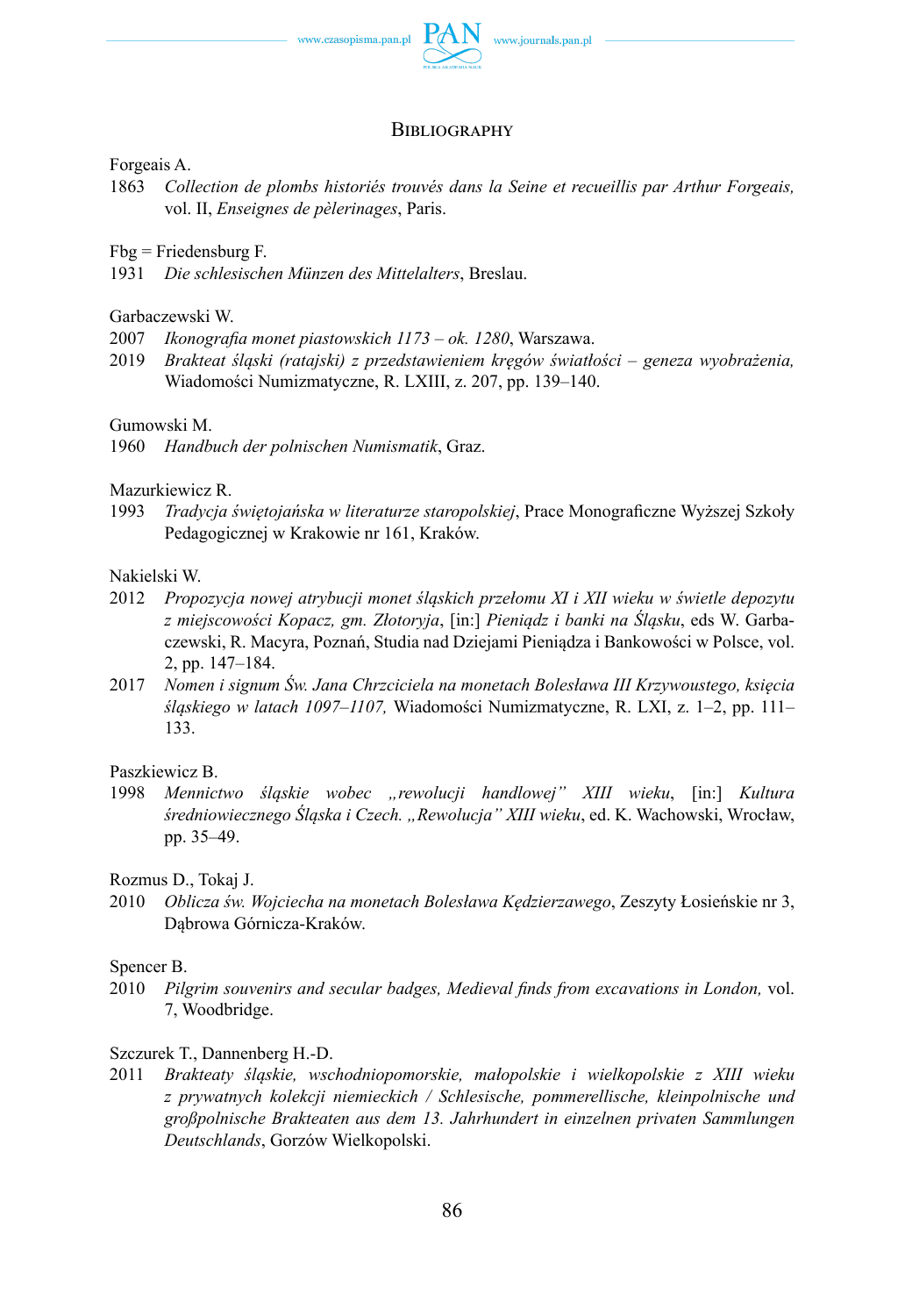www.czasopisma.pan.pl

## BRAKTEAT ŚLĄSKI (RATAJSKI) FBG 70 – OWOC TRZYNASTOWIECZNEJ PIELGRZYMKI DO AMIENS?

#### (Streszczenie)

Na śląskich brakteatach z tzw. grupy ratajskiej (od skarbu z miejscowości Rataje, odkrytego w 1850 r.), przypisywanych Henrykowi I Brodatemu (1201–1238) lub Henrykowi II Pobożnemu (1238–1241), uwieczniano z reguły głowę św. Jana Chrzciciela jako patrona Śląska, bądź głowę księcia. Wyjątkowy wśród tych monet jest brakteat Fbg 70 (ryc. 1), którego wyobrażenie nie doczekało się jak dotąd satysfakcjonującej interpretacji. Wcześniejsi badacze chcieli tu widzieć "promieniującą tęczę" (Gumowski 1960, nr 185), "kręgi światłości" jako odzwierciedlenie misji św. Jana Chrzciciela, Świadka Światłości, poprzedzającego przyjście Chrystusa (Garbaczewski 2007, s. 265; Garbaczewski 2019), czy nawet ekstrawaganckie jak na owe czasy przedstawienie wypiętej w stronę odbiorcy tylnej część ciała człowieka lub niedźwiedzia, przywiązanego do obiektu w kształcie łuku albo ściętą głowę (św. Jana Chrzciciela lub księcia Henryka Pobożnego) leżącą na kracie do odpływu krwi (Szczurek, Dannenberg 2011, s. 20–21). Autorzy artykułu przedstawiają własną interpretację wyobrażenia na brakteacie Fbg 70. Proponują obrócić je o 180° w stosunku do rysunku z pracy Friedensburga (1931) i zestawić (ryc. 3) z najstarszymi, datowanymi na XIII w., ażurowymi znakami pielgrzymimi z przedstawieniem relikwiarza na głowę św. Jana Chrzciciela z sanktuarium w Amiens (Spencer 2010, s. 217–219). Przedstawiają argumenty świadczące, że zarówno na brakteatach Fbg 70, jak i na wspomnianych znakach pielgrzymich znajduje się to samo wyobrażenie – relikwiarz z katedry w Amiens. O ile sposób przedstawienia twarzy na wspomnianych brakteatach można wywieść z wcześniejszych denarów śląskich (ryc. 2), to elementy nietypowe dla tego mennictwa odnajdujemy właśnie na znakach pielgrzymich z Amiens. Są to zwłaszcza (ryc. 3) promienie rozchodzące się od centralnego wyobrażenia ku obrzeżu monety (a), poziomy, obramiony, czworokątnym pas, wypełniony pionowymi i lekko ukośnymi kreskami (b) oraz sposób przedstawienia oczu (w zasadzie zasklepionych oczodołów), zaznaczonych jedynie poprzez łuki brwiowe i poziome kreski poniżej nich (c). Autorzy zwracają uwagę na duże prawdopodobieństwo recepcji na Śląsku, w miejscu o długiej tradycji lokalnego kultu św. Jana Chrzciciela, wzorców z utworzonego właśnie w katedrze Notre-Dame w Amiens, głównego w Europie sanktuarium tego świętego, przechowującego po 1206 r. najważniejszą jego relikwię, zrabowaną w Konstantynopolu w czasie IV krucjaty. Rozważają także możliwość pielgrzymki do Amiens autora wyobrażenia na brakteacie Fbg 70. Eksponowany obecnie w Amiens relikwiarz (ryc. 5) powstał w 2. połowie XIX w., po zniszczeniu (przetopieniu) poprzedniego w trakcie rewolucji francuskiej, po której ocalała jedynie sama relikwia i oprawiający ją, przeźroczysty "klosz" o charakterystycznej formie. Brakteat Fbg 70 byłby drugą, obok denarów Bolesława IV Kędzierzawego typu 1, polską monetą średniowieczną z wyobrażeniem relikwiarza. Autorzy zwracają uwagę, że relikwiarz zAmiens może występować również na innych monetach śląskich, jako przykład wskazując brakteat Fbg 74.